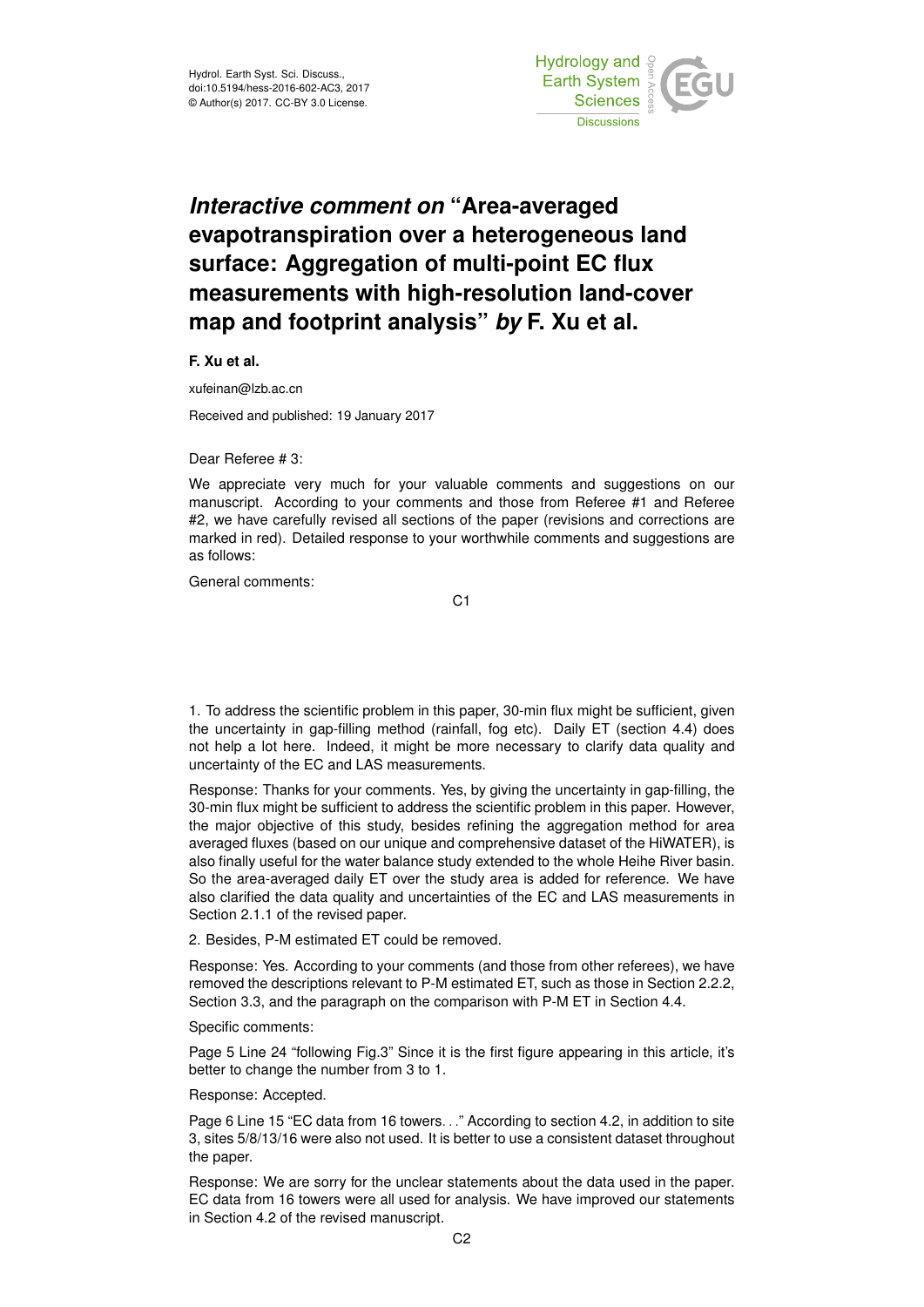Page 6 Line 16 "no irrigation" and how was the weather during the period?

Response: To choose "no irrigation" days is mainly for reducing the effect of local advection. The two days, 29 and 30 June 2012, were typical clear days.

Page 6 Line 22 "coordinate rotation" why not use Planar Fit?

Response: Our study area, the oasis in the middle reaches of Heihe River basin, is relatively very flat. To use the common 2-D rotation method is not only simpler but also enough in this situation. Actually, we have compared the results of 2-D rotation and Planar Fit during previous works. The differences were very small.

Page 7 Line 13 "MOST" there are different solutions. Add either corresponding equations or references here.

Response: A reference had been added: Andreas, E. L.: Estimating Cn2 over snow and sea ice from meteorological data, JOSA A, 5, 481-495, 1988.

And how were roughness height and zero-plane displacement estimated?

Response: The roughness height and zero-plane displacement of the study area were obtained following Martano (2000). This has been added in the revised manuscript. Martano, P.: Estimation of Surface Roughness Length and Displacement Height from Single-Level Sonic Anemometer Data, Journal of Applied Meteorology, 39, 708-715, 2000.

Page 7 Line 16 'daytime...' It's a bit confusing. Local time is better.

Response: We have stated the time difference between Beijing Standard Time and Local time in the revised paper.

For data quality control, what is the threshold value of signal strength?

Response: For BLS series (BLS4500/BLS900), the threshold value of signal strength is 1000.

C3

Section 2.2.2 This section could be abbreviated if the preliminary land cover has already been done by Liu and Bo (2015).

Response: Accepted.

Page 8 Line 11, specify the date of the google earth image.

Response: The Google Earth image used was collected on 3 September 2012. This has been added in the revision.

Page 8 Line 16-20, it might not be necessary to compare with PM-ET. The principle of that is the same as the comparison with LAS in terms of flux aggregation and there might uncertainty in PM-ET.

Response: As mentioned in the beginning of this reply, we have accepted this comment and made revision.

Section 4.3 Page 15 &16. It's better to look into the details to figure out the factors contributing to the bias between EC and LAS, instead of just mentioning 'heterogeneous distribution of surface covers'.

Response: Accepted.

Section 4.4 I didn't see the difference between Table 5 and 6 in terms of addressing the problem despite their different units.

Response: We have removed all the related text on the comparison with PM-ET (including Table 6 and Table 5) in section 4.4 of the revised manuscript.

Thank you again for your valuable comments and suggestions on our manuscript. The revised manuscript is attached as supplement.

Sincerely yours,

Feinan Xu

Email: xufeinan@lzb.ac.cn